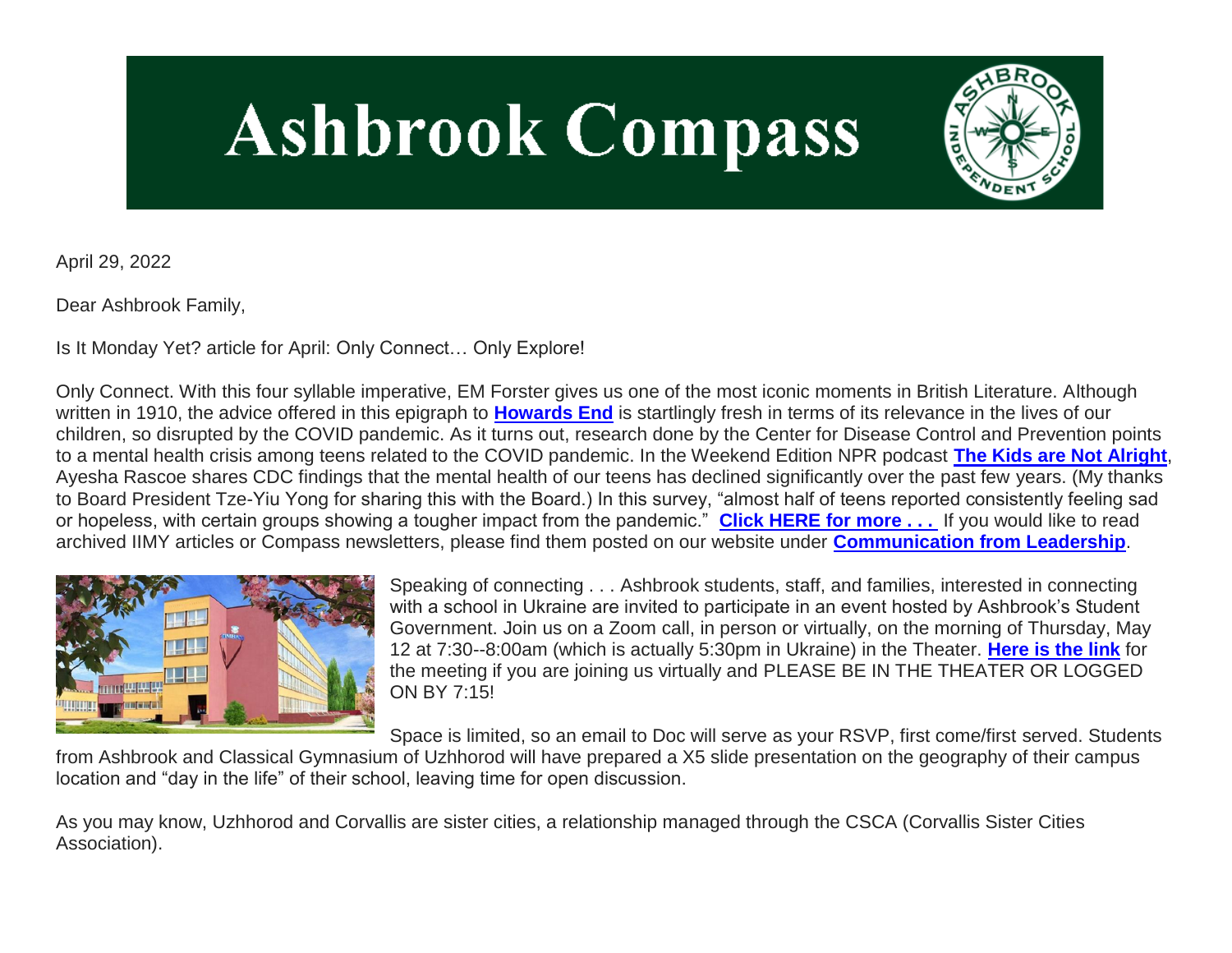Warm Regards, Doc

Dr. Christopher A. Schoberl Head of School

#### **Next Week:**

**May 2-6** -- Lower School Iowa Testing; 8th grade Trip to Seattle

- **May 2** -- 3rd grade field trip to Dorris Ranch
- **May 2** -- Jog-a-thon donations due by end of school
- **May 4** -- PTO meeting via Zoom (see below for link)
- **May 5** -- Talent Show videos due
- **May 6** -- 2nd, 3rd, and 4th grade field trip to Silver Falls
- **May 6** -- Fun Afternoon for grades 5-7 (see below for more info--driver's needed!)

## **Upcoming Dates:**

- **May 9-13** -- Staff Appreciation Week (more info below)
- **May 12** -- Talent Show viewing party in the theater at 3:15 pm
- **May 14** -- Celebrate Ashbrook event, tickets available **[HERE](http://link.mystudentsprogress.com/ls/click?upn=XkPBlp9GNU3xVxREosAX9RBQ7UtUh7XLvYiLVq3sgEUoPg4dIsBKMU8fuaYpOjKGVFR-2FDSH3KGmNl2UrqBAv0HDE-2BZTyfNU9bYwm-2FN-2BwoAE-3DABX7_1PndbFfBoQGSZbxwXHHEexw3B2F0fG-2BUmuXm6a-2BX-2BzsG3cBwhdu5E-2Bc-2BlWm0kqSObBZtJOqztXSt-2F4ufrAepJBE0acQOPQJdUxSYkB21EQh-2FYTGpOCu09jS8lUqpsR4nxWQYcqKrIpb-2FLjLFuckwPuCKCVT8t9Q5VSJs-2F0G0ti8kd7rdscaXm-2FlT2Ztf2UlzDf75uT2JwdXSRlJg0bV-2B3a4uGgnWbDDZ8ZKx-2BEoV3w6uhpC2J1-2Fu-2Bh0u-2FsyHpxpCThto4c-2BvZmNmfarl7xgGITMHPiPccvIe7rUI8rEKAm82yl0sSc2akYkImZu8rF41zE3Xrm86h0uVbKnsNbVLzAh3g5e2SM8-2Fzln84FnAcdDiPLQvOftxdnoo2T1Y7jl4ctOIahs1i7thHCxTdSJnVPbtRe1iZqsaGrt04IWg-2B-2BdQoe-2Fgx064asEoH4WFblr-2F)**

**[School Year Event Calendar](http://link.mystudentsprogress.com/ls/click?upn=n7jYKe39nC4PrVAw2BzaOolgU5XUleaJ61qfvNJxTW3uoi8RFzNYUfSc1qXdqajA34djZWrxIBJBxzp2whbybvqIYp3dDOkCDgKesziBdCm1u7J5UB6bwQicng-2BhFj8jm5vDG0tBEB0sO-2FO3RXilW-2Fyp9W-2FiOEy5z5Ly7SL9uA5fNXWlhw6YU3GHHA8lAxIk-Gm1_1PndbFfBoQGSZbxwXHHEexw3B2F0fG-2BUmuXm6a-2BX-2BzsG3cBwhdu5E-2Bc-2BlWm0kqSObBZtJOqztXSt-2F4ufrAepJPy9OV-2FBBk3HjFvixO3mc-2FCrxCAY9BSWHydLvMBqcR0ucqM38JaIlFxjaKVElGbuq3xOarz8QJTxiqz1o0BDwd7GCMUAadi-2B8qdO0ker4FxTX7lcqdh9mi2xYvy0JvOyCvBckaD3OixTiP-2B-2FkSQehj0wwvxdP4BIZTIjMEOkAEPNk2Pg1taoKUo1xIGE-2F1Z1lamLSvHIFrlm0-2BROiCwJmFEHPgrlt67p0Ls0mlMZLSVi-2F27eRwju-2FlYBL-2BNG9esUULZ0jxk80OUIG-2BVLwHsUvQipZ8otA2hLbf1pSRp7Z464M5j1SXeUtWz-2Bbc2cPska-2BB-2F0YyhDTTz6uUSaFkL2G6n3RnDUlEG3sa64rlXpLxNv)**

**[Family Volunteer Opportunities](http://link.mystudentsprogress.com/ls/click?upn=VpBe6Z9t6RkEC4qAoQCerkRqVNRJCi4SE2bZPjoSvlxSlLFpfnUYhuutAutUGnBh84nj-2BJvhJlx1K1dJMDDqBY1qLZ1O0nCcHebienBZj-2BKxsXBin-2FugM50Q-2FqN8cLG3Urd1ZQzGcMWtkFleXRzacA-3D-3D9iEN_1PndbFfBoQGSZbxwXHHEexw3B2F0fG-2BUmuXm6a-2BX-2BzsG3cBwhdu5E-2Bc-2BlWm0kqSObBZtJOqztXSt-2F4ufrAepJA0-2FgUdnXqdXFbyBbEPzWQyvHUdqHUyVVppig-2F-2Bb-2B96a1hOPznD1lHHwXWQQ9MrBZQoNhCFB3vviw01HMRcIF36pCobwCS3zAecJUFZb2jZeemDarx-2FvSmxjV10W-2BjQUz5T8SN-2BYSPdO7w7MeB-2FZnO01dRczwslOYETl6DDiz4TAiKKtdFn9sJx2fWRAZbD-2BMjyHX3Ue8isJUqJvLuO9PsLr1SznqhlwcnnTfs7uP7A3NxTu27Ua0-2BetTuofk03uNhzY18lipPJlh6qDl4xt7ZK2WWYxKrAzXbATH2D-2BqDbC-2FROIUW1-2BDem-2Bgf3lo6Q2LkR87xZkIMnaqGzFPco-2BgMzanuuK5z73UBsAR7PjZuUB) -- 9 opportunities available!**

## **Admissions and Enrollment Updates**

# **Re-enrollment**

The 2022-2023 enrollment season is underway! Here are some additional documents for your reference as you plan for the new year. Please remember to read **[the Family Handbook](http://link.mystudentsprogress.com/ls/click?upn=n7jYKe39nC4PrVAw2BzaOolgU5XUleaJ61qfvNJxTW3uoi8RFzNYUfSc1qXdqajA34djZWrxIBJBxzp2whbybvqIYp3dDOkCDgKesziBdCm10y3DaewIztvYnTmbtKZrSM7zgMXMbd3vUX54N4ULGmQauK03d1W1q-2BxdA-2FDSbp8-3DhN6m_1PndbFfBoQGSZbxwXHHEexw3B2F0fG-2BUmuXm6a-2BX-2BzsG3cBwhdu5E-2Bc-2BlWm0kqSObBZtJOqztXSt-2F4ufrAepJB-2FPLWNK4IpdVMAisMf8SxE-2Fi9IRnn-2FXMKYruJLUwYyjBjY0En-2F076tCbEqiJU-2F6I-2BVAEQhVB6xZzxc1DqA9DUBgIepsuVXzqx65oL0W22M7nyzArm7WjSPZpJNMWh6-2BLeVrOgObD0LVDGAbcdR4EDx4fH4DZBdyzW4Cu3YqxVau1MEEYxUZvwYugEFj3SiAeP-2BgsmvOihv0ffAw7FNagRYYOxf1Gm4-2BrhfuMeQ8dMai-2BuGKtslq0kG0hccXZvOuJyarYL8BRzf1384Vk4P2NgCeX5BTcTIUqCToR1cOuaXnVReElpAvoLnQ10S42dnAdIJF-2BRsqAfNd1IgWjGbmU2sdvWrOG-2FjJ04JnnDHryex2)**, sign the enrollment contract, and then pay the deposit in MSP in order to finalize your student's enrollment.

- **[2022-23 Payment Options Summary](http://link.mystudentsprogress.com/ls/click?upn=n7jYKe39nC4PrVAw2BzaOolgU5XUleaJ61qfvNJxTW3uoi8RFzNYUfSc1qXdqajA34djZWrxIBJBxzp2whbybvqIYp3dDOkCDgKesziBdClkeFpPmgMGrgcxNe5TC96odu91tl93IdUb7rzqL2LYFtC2am-2BBIM47dCls51qjeV0-3Dp56z_1PndbFfBoQGSZbxwXHHEexw3B2F0fG-2BUmuXm6a-2BX-2BzsG3cBwhdu5E-2Bc-2BlWm0kqSObBZtJOqztXSt-2F4ufrAepJMsUSNBd9liAGngV0wAHkskzw0uBkMSpEXmYn21HJnBBCdYONcI8PMLvdfsyYZwdX-2FvUbVXWlckPP0kjFLQOPd8KfaHi6Br0prmNm7GYDW1kNDDkbVCcB56YuGKihcUkkUVBJqcyjgxmdpmzqG9QgSmJV-2FIVZIq7v0QIHNt-2BWUfE-2B02GerQYl-2FWV2UhSsmbV74z1coyB-2FbSRX5jY2lQ7D6zeuDAaz-2BCljLDCi4OtrVd8htSSafwNsx6d2MezQ3sov3purVob6g3xZQB-2FjnNwCU1mrEpDjrJG3c-2FPG7tlQMYDBI6Z60f6Krz5d5q3lf081Iyqrmy0PQT4QapYE5Uwe46eRkjhEFm-2BLf9eBJlTee1L)**
- **[2022-23 Dewar Tuition Insurance leaflet](http://link.mystudentsprogress.com/ls/click?upn=n7jYKe39nC4PrVAw2BzaOolgU5XUleaJ61qfvNJxTW3uoi8RFzNYUfSc1qXdqajA34djZWrxIBJBxzp2whbybvqIYp3dDOkCDgKesziBdCmKv7ixhdviv-2FmwC44NqeRkEpR0EqlRFDbLPP4oUBY3JgS-2BxTIUAg9pOXjNuHrG2gHW4aOlWy1OxP4JzdIN-2Fgxfgvx7_1PndbFfBoQGSZbxwXHHEexw3B2F0fG-2BUmuXm6a-2BX-2BzsG3cBwhdu5E-2Bc-2BlWm0kqSObBZtJOqztXSt-2F4ufrAepJBf4ztNzmuLNh4pvyKOfuWWx4Y2LICIQhULTNQs2g0zB3o9RgWAjaYGR2iIHcxEingft0RHuYRrRapej481cJ12NkSqUOLhvcBklrpsy98W2-2FcPKOJ5tImZC1DerYXTlIqqSTM26UGem8-2BGP0LtHLU-2BkWajGRTU-2B7Ybas2bcs-2BcaSD7S4OQVlKVEyc2hYjAQby9FC6tL-2BgJAKVJmdNEJSKco2Ql1uME6O2-2BuHAUWOGKohrzG37SeF6DZ6fTNsgk-2ByA37s-2B8-2F0Q3oZJqQfOGPCWGO4C2uE1qKLSXUPnthxka8fXzRh5695I3q546C1S6BE0qXEdOgvhFbCv04L5Z5aZ5dxqN1LplKNCosN3v8efYG)**
- **[2022-23 After School Program Registration](http://link.mystudentsprogress.com/ls/click?upn=n7jYKe39nC4PrVAw2BzaOolgU5XUleaJ61qfvNJxTW3uoi8RFzNYUfSc1qXdqajA34djZWrxIBJBxzp2whbybvqIYp3dDOkCDgKesziBdCk2zoL69EF1elapRVEFs9mzF3f9wmKGKZgVh2d6-2F4A-2BgVLXq8Q8Acmh7jJG-2BzjCzXs-3DR86I_1PndbFfBoQGSZbxwXHHEexw3B2F0fG-2BUmuXm6a-2BX-2BzsG3cBwhdu5E-2Bc-2BlWm0kqSObBZtJOqztXSt-2F4ufrAepJMqQsxGbdissAY7bvQnAgz7gZCP8Y3XQiVIUj1N5MQGDwrNSqKPgn-2F2-2BQskJYeKgABRLwi6M-2F2aIhm5YpF62zH0KcX-2B4kZKz6rgunmLQ3RRvKJyOq6CbN7fSfcSccN1p5T-2BdCFC-2FK-2BDCD2bJ8QAcgodwHZ-2FhSHFRvPiVsWnzVcSE0S6kGuOSCjkDTMTXFne4SEiWbRP6xovovaF8hUTQyb04hYjg3y9nYQxHhx3sXmysRjR37hEtTRcgh-2F9IEzJo23PD5eQsZBhNPSAezw2-2BuXwRvTaCgjWdxHfbnjWTcYRgwcT0scyQzE5rRU4Rp4-2FCEHk5fEyuLBxePHBDWDbgVUgB5B3vA5ZVq2rUaePoxSMJ)**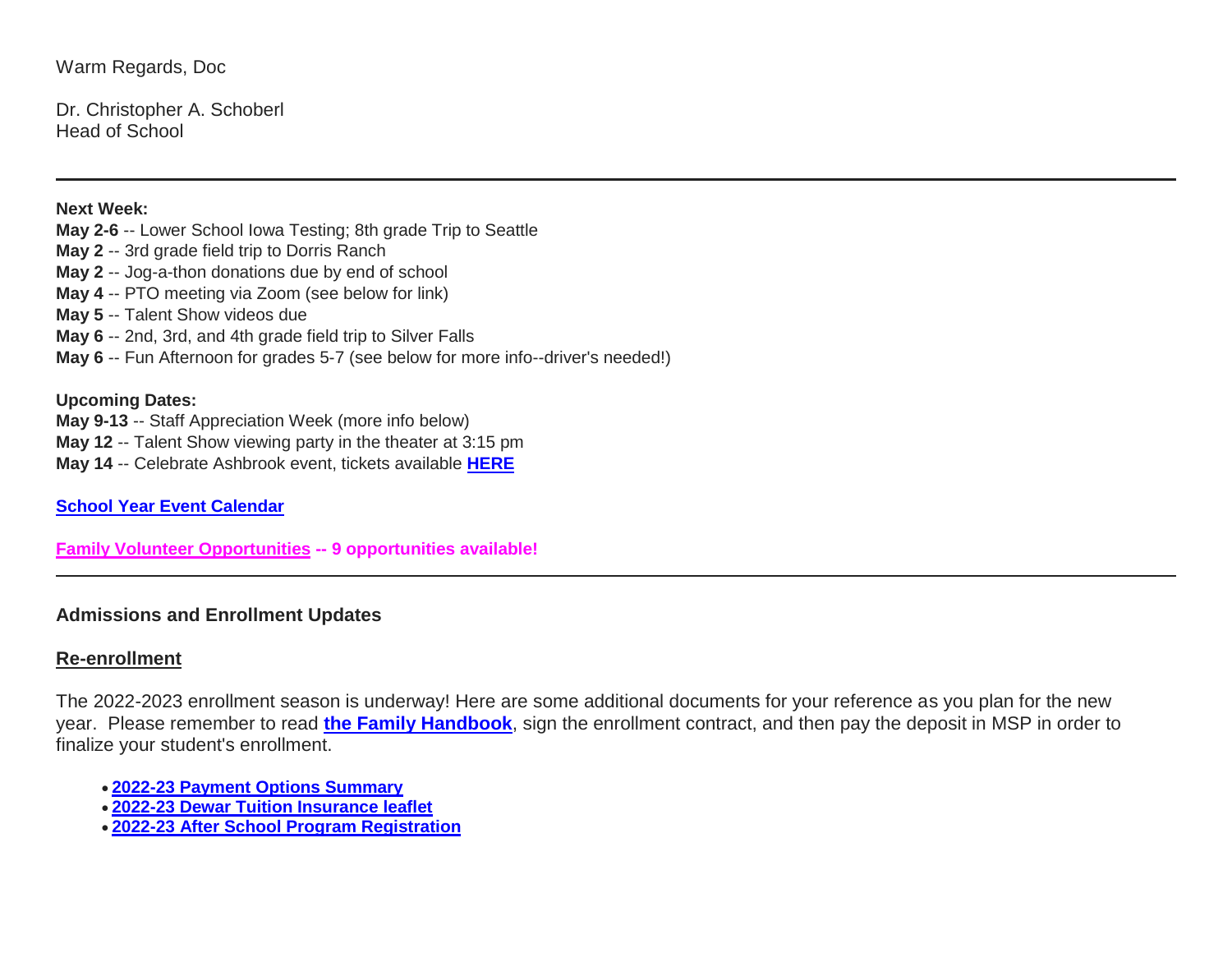# **Enrollment Deadlines**



According to the enrollment contract, *Ashbrook needs to know by TODAY* if your family is deciding to enroll for the 22-23 school year. Once a class is full, we will develop a wait pool. If that is the case, it will be enormously helpful to us to know how many spots are available before the 4/29 deadline because our wait pool will begin to evaporate as eligible students find spots in other schools. See the timeline for enrollment below:

4/13 - **[Financial aid applications](http://link.mystudentsprogress.com/ls/click?upn=9NFJldv80hP-2FMIbgvz91YTw-2FPeGAX3zaZ-2B6BOjUQoz1zpnNqwRVnkmgZdHIWb6xc4vV-_1PndbFfBoQGSZbxwXHHEexw3B2F0fG-2BUmuXm6a-2BX-2BzsG3cBwhdu5E-2Bc-2BlWm0kqSObBZtJOqztXSt-2F4ufrAepJAElXAkkKDtqW0yBkgwNqdARfm8I-2BGZK9DQbRP-2FRPMoB3vwglt3gzSyN89VpVwV-2BddDJa3sIWJHlUMP-2FxV7UZbAp-2FlAXNqlNQI8Qx-2FH4sVEauVjBrhW6-2FwCOyvZ2xNnYioDN-2FxuQNe6tYA42ASwERoeakDFlfTooCBCU1UNqEgs3b-2Boa-2Fr-2Bks9nk4DWi4N2fPhC4UTWLvL7vkpIFbpx00BxxFf98WcQgM4fYyRDUfUqjWZ84BklRBfgVYe44nEROG4ljdhioOHDI3TY7shyWqm05Dn7rsAzPeMGKiRzOT9LnyPGrQogViKR0t4Ujm9KZFRZP-2Bt2FFCH3oMvQ-2BLpPHUerGrqcv-2Fj6LkiAkoBTX7Zn)** due

- 4/22 Financial aid awarded
- 4/29 Deposit due and all changes submitted -- **TODAY**
- 6/15 Early bird discount for lump sum tuition payments due
- 6/30 Lump sum tuition payments due
- 8/2 10-month payment plan begins

## **Admissions Resources**

The **[Communications from Leadership](http://link.mystudentsprogress.com/ls/click?upn=5XDbAd9r0ovG7GZusFBG8PaUF78UqItDelTGdwk7Y5b5X9xo7Kc03q0-2BfN5d1czkM9clAxLHByegCe1URLdurQYW55yy5QMlhL-2B3GywnFUY-3DVfuN_1PndbFfBoQGSZbxwXHHEexw3B2F0fG-2BUmuXm6a-2BX-2BzsG3cBwhdu5E-2Bc-2BlWm0kqSObBZtJOqztXSt-2F4ufrAepJHMoHjT63ngXQ7NcaaH4Srp65CQ1WxBoP8gMZHIXPNQ64jQAY5h30MldkEvPywS11ETh74ZvqgSE38GbOITto-2FYwg-2FLGBx0ZtCaLVBlTsf-2BMAoCcyTs4J5t-2FZTdxB25BVYv8ImQN4vSWp0PD7NPNkxRRJNQXhNlLk0-2F8mlEnkpvEwJQnl0R59YH1MvzI4vY9Y0F4Dy40nmrakgcR2g2Z97QXt8nYggs6zjQaWxgzy8ns9C1PxzGEs69in29CD7HtBfyz5cDE0hLe9QVycAnTtwQkIazJlrppjbfWntyBvuToiCXgpgoeoeDM0NW-2BZ5wvATGaUOMCk-2B-2FL1rsL9wEQYCi2sjvJgD1myngr1-2FlJlsOW)** page on our website now includes all of the Admissions videos. In addition, there are also videos on the website under each academic section of the school: **[Beginning School](http://link.mystudentsprogress.com/ls/click?upn=5XDbAd9r0ovG7GZusFBG8PaUF78UqItDelTGdwk7Y5Z6snw4T29-2Bxfvechik02zNEL6wAuj9QXLwIjlUsk24mw-3D-3DC8Nd_1PndbFfBoQGSZbxwXHHEexw3B2F0fG-2BUmuXm6a-2BX-2BzsG3cBwhdu5E-2Bc-2BlWm0kqSObBZtJOqztXSt-2F4ufrAepJJA1uUjrpArL-2FnF4xbaPVG3zWsAXXmIVGUnRA9EEKL8fUU5FGn0M50ia-2Bi6wWqdkLjr-2F-2B2tQo7dyaoTNn0jZZegy7Rm7JJDIj8dm2rpB-2BsDQObL-2B-2FD7SZYq9RZEePk99fUUGr5ELgDrxJJ6HST4HcbrixgrlvBB0uSAho36vbQkt6H88JZVMBhAcnLu74VDpzIsiRUasX8Cq1hec573AfbF1OJ1q6M9lmiIDLugfHLQvdhdqGpM5Hs3jpTru-2FcJQp2K1ZN1W2yjx8CD-2B3W-2FjEM-2BHZs-2FtmvB4SbI7IGmswU1lsJC49fZU-2F3OQerfYYVOWE9ThUS6ls70WMVyxUv8AcR1wcO3iBXyhgtrrVVvVJgCk)**, **[Lower School](http://link.mystudentsprogress.com/ls/click?upn=5XDbAd9r0ovG7GZusFBG8PaUF78UqItDelTGdwk7Y5Z6snw4T29-2Bxfvechik02zNb96E2n02BmLy-2BDeVrA2O6L3VVPSlnJYYTCxxqGEZvmU-3D4NY5_1PndbFfBoQGSZbxwXHHEexw3B2F0fG-2BUmuXm6a-2BX-2BzsG3cBwhdu5E-2Bc-2BlWm0kqSObBZtJOqztXSt-2F4ufrAepJEREuu53HJEVSzLANiiNBEmHEUVXlXN2kh1m3IW6febriA8NFYXtVO0JE7uGNao42bGNuJ1WY023ExjP8rlms9NU5tjWw3BbZXmvl4umyFmvrlfk-2B3lMi8Wf5pCatCxUO0Qrk0zMQZ1CUBr4x3-2BN7RLoVO0ySaPJImypDiQ6ZUMCevKjfBJsUEg1SY4FWP-2FIG0-2Bya1x-2FCByiKvAVFL-2BpZa1uA45L3iOxG1FP-2F5oWwEtRbktDeLH7w-2Fi81fg0rRpAY6CJOB-2BElfXpp-2F-2FVqBanwtpAhlsTEzePD8NWgsEJAfYn-2BBUE7hzn8mSHrB3DHMPkOLgfrDScr-2BrjZqzsWmNnulgKNeSyCITlc2u6D9m3To1z)**, **[Middle School](http://link.mystudentsprogress.com/ls/click?upn=5XDbAd9r0ovG7GZusFBG8PaUF78UqItDelTGdwk7Y5Z6snw4T29-2Bxfvechik02zNpVTnQc-2Bzw64iOxcZ2QP9SPAsaPIfJfs2mZbHTh4tX4A-3DIvOK_1PndbFfBoQGSZbxwXHHEexw3B2F0fG-2BUmuXm6a-2BX-2BzsG3cBwhdu5E-2Bc-2BlWm0kqSObBZtJOqztXSt-2F4ufrAepJKAbO1X1G67BoUrLkLn5le2Rl3JRs-2BaXTMWImOlBpYhwhbDzo74s6lPo7jCH4W7dovBau1lkJ5VvwQ6lnwcdKXH8i-2FRzqRGGtULERrxcgFS7JCzv4tQiKLy2ZT3gXEp5QtWPhbJeHpkEb5Pc2aZ3M8-2FFmHYDIhfwVogrBXFquPbNBH9Ni41H7BuDAzKWYjR1KCohgdMShjxP2tKK34HeQSLpx6HRMr6vg-2BI5R9iBRmqZ73QSBeJZlTfSFBLFnh5Qj-2F6jbDTI5qaR1T9M2DVQi92mrL-2Faca7GQg4tJQ7F4wV9XHBR5xUnb1WqMs6AUL47OHAHUn-2FD1lfj94Fmm0ScAOJeCo4ucUd6LX-2FWcNPqoNrg)**, and **[Specialists](http://link.mystudentsprogress.com/ls/click?upn=5XDbAd9r0ovG7GZusFBG8PaUF78UqItDelTGdwk7Y5Z6snw4T29-2Bxfvechik02zNMR-2Fb8j-2BZZ3iBC3Mz8vTsOTVgk69CbM7es3LdBX2F3K8-3Dnovd_1PndbFfBoQGSZbxwXHHEexw3B2F0fG-2BUmuXm6a-2BX-2BzsG3cBwhdu5E-2Bc-2BlWm0kqSObBZtJOqztXSt-2F4ufrAepJI6N8n30uTxsJrIAR9FDAajNfcdIGYoFcbNGisfWOzLe8ZxuAcpgnnH8-2BY-2BEZJcSk1xAExC5TxcNh-2FtGAHEZgPxTWqQ8Qe5gbpJkSKuSPV3Dl5ohVdWxT6KeTiMYiyHBHAhrqtjdDZPRdnT2jTwhfD4aRPmP0TWp9MHdEuLDBfWTsWtRG9rQvnZq3gNodJamcsgR0sx0-2Fu2qWH8QphaVrksj6-2BmNXXLE3eSMRuT3zYNssIzHX3CYhZAl6F1HthstHenO5rEd7oPhwBbjVzSSh1Pydr1yzwEYllqb0DyQgki8vvm1MJutMcn5M-2BrxjYeorse1HdXnHP-2BP3oyceLo6xMoNr0TW23HLYueSpNfkhSV4)**.

# **Celebrate Ashbrook Fundraising Dinner, May 14**

From Doc: "*If you have not yet signed up for the Celebrate Ashbrook dinner at the Corvallis Club on 5/14, please do so as soon as possible. This is a wonderful opportunity to come together as a community and hear from an actual Ashbrook Explorer, Sean Hixon, '07, who will keynote the event.*"

**[Click HERE to purchase tickets.](http://link.mystudentsprogress.com/ls/click?upn=XkPBlp9GNU3xVxREosAX9RBQ7UtUh7XLvYiLVq3sgEUoPg4dIsBKMU8fuaYpOjKGVFR-2FDSH3KGmNl2UrqBAv0HDE-2BZTyfNU9bYwm-2FN-2BwoAE-3Dc6Mn_1PndbFfBoQGSZbxwXHHEexw3B2F0fG-2BUmuXm6a-2BX-2BzsG3cBwhdu5E-2Bc-2BlWm0kqSObBZtJOqztXSt-2F4ufrAepJOHCjFRMeKUM3Er29BST8WeBRXOMCtSvsSyPyS4PXqNg70jHH3NBedWBxjCtfEUxWsNQS5bXkYJJzOIUvF4esCSa0ZWy7aHRVIjnpBCAAwZBoPwcmFkgJ2GInsiAc8khJD2EoJvsTV2b1Dj18SUqU9lbkQsxVYk-2FyUMpQrH43qePZ32XUXcSPstsNqyqrDwm9qc0FPORVPi2K1FxraZt3H8F4fUsJ8mimY2jl-2F0xioxz3iB2FFhBnRE7NcqkaZaFyWwNM5RpTbiB-2Bysz9JGkpge0U-2F75bmTcAuy5KsjvQ9BdUIHG6v-2FKXHrglfySD08slarJZnjnmK5VoqJZ-2BVbix-2BKN-2BpJkQ3wkorVS6t356543)** Tickets are \$175 per person for the "cocktail attire" event that includes appetizers, a plated dinner, dessert, and 2 drink tickets.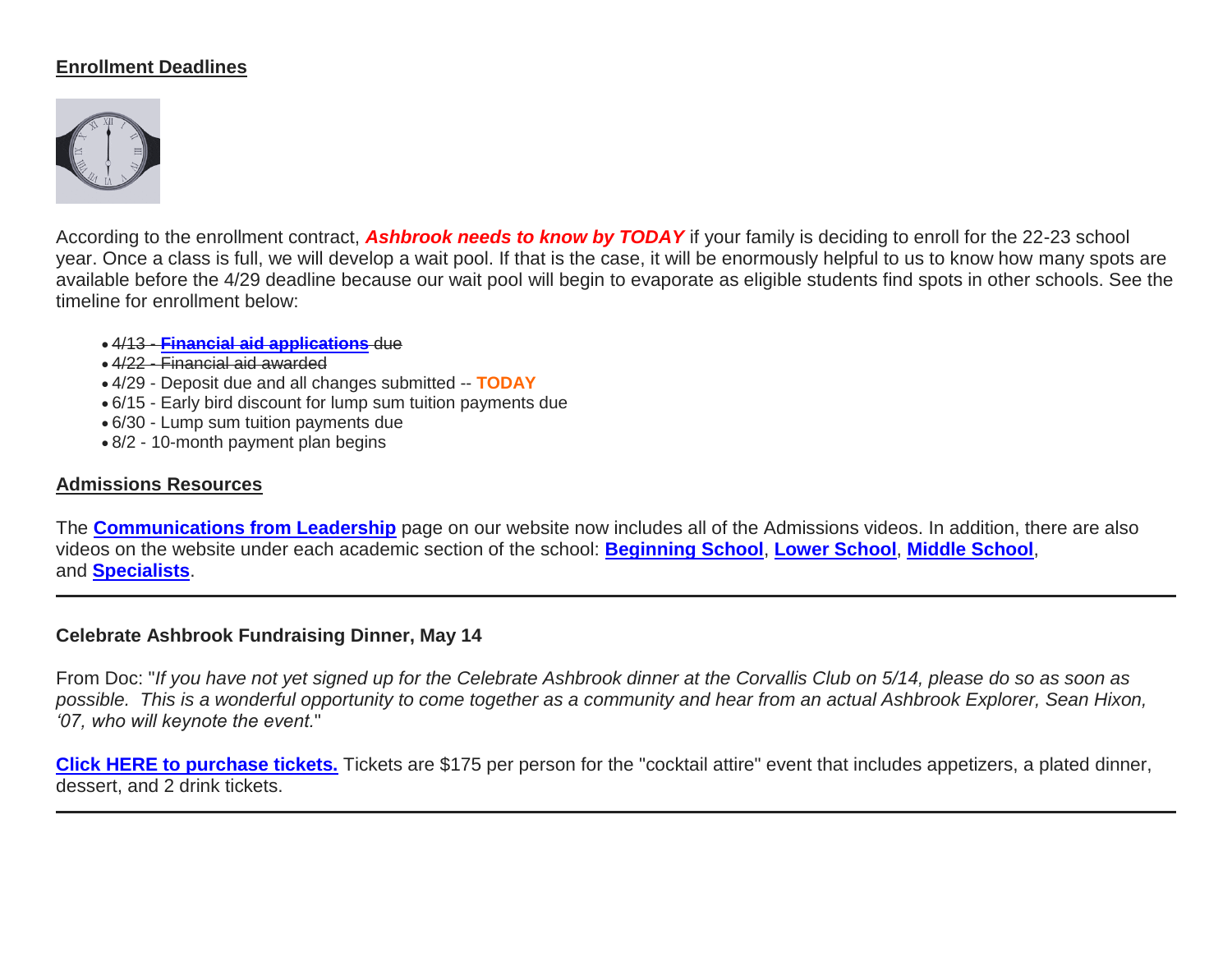**French in action! Kindergarteners swatted at insects as Madame called out the name in French.**



# **PTO Updates**

Everyone is welcome to join the meeting on Wednesday, May 4 at 9 am via Zoom.

Also, the PTO would like to remind parents that **Staff Appreciation Week is May 9-13**. You are invited to help show your appreciation and celebrate Ashbrook's outstanding staff!

- Monday -- A special sign in front of the school will greet the staff Monday morning. Sponsored by the PTO
- Tuesday -- Please contribute a bouquet of flowers to share with the staff. Collection buckets will be placed outside the front door. Those flowers will be displayed in vases around the fountain in the Commons.
- Wednesday -- Contact Anne Rice if your family would like to contribute an individual \$20 Thank You card for a random staff member on Wednesday. (32 cards are needed)
- Thursday -- Donuts and Coffee Thursday morning in the Staff Lounge. Sponsored by the PTO
- Friday -- Take time to appreciate your child's teachers in your family's own special way!

The PTO Staff Appreciation Committee thanks you!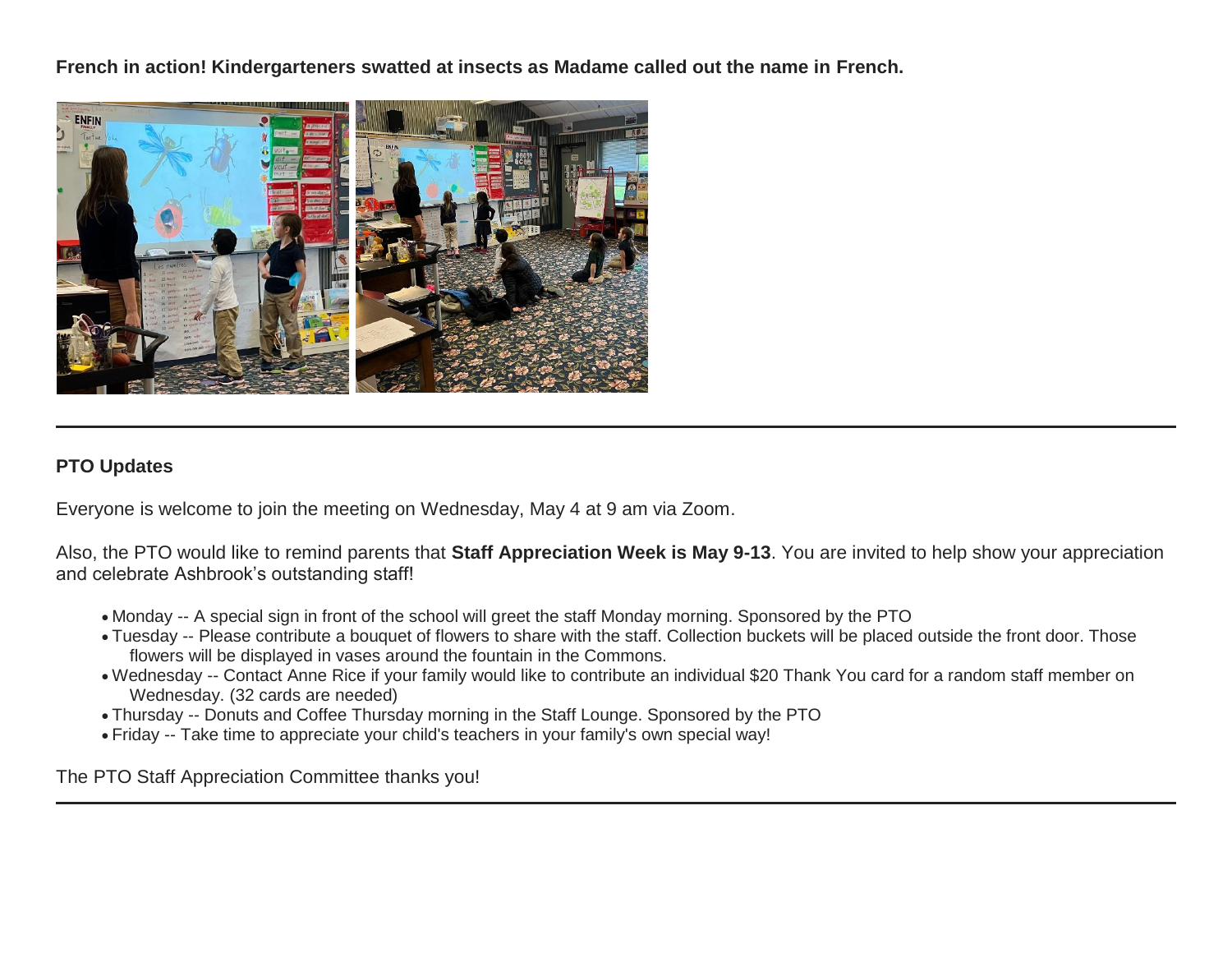# **Board of Trustees Update**

The Ashbrook Board of Trustees is growing!

The Board is looking for new Trustees to join the Board! Though we are looking for any parents (or alumni parents!) who have a passion for Ashbrook and want to see it continue to succeed and grow, the Board is especially interested in Beginning School and Lower School parents. If you have experience with or knowledge of financial management and / or have experiences working with small to medium businesses, please consider becoming a Trustee! The time demands are, at a minimum, attendance at our monthly Board meeting and prep beforehand (probably 3-5 hours in total).

If you are interested, please email the board by May 13th with your interest statement. If you have questions, please don't hesitate to contact Board Chair, Tze-Yiu Yong, or grab him during drop-off / pickup!

# Summary of April 2022 Board Meeting:

- \*\*\* We were reminded that 5/14 is the Celebrate Ashbrook event!
- The Board continued our discussion of the financial duties separation between the school and Board of Trustees.
- We talked about the parent and staff survey including the questions and survey logistics. We are targeting to launch the surveys in early May.
- We discussed our progress on Board, school and staff policies and consolidating them into one coherent document.
- We reviewed the evaluation process for the HOS and finalized the timing for incorporating the Board's, the parent and staff input (via the upcoming survey) into the evaluation.
- In the HOS report, Doc updated us on the following the enrollment funnel continues to be strong with 67 students (that's roughly a 40% increase over last month). We talked about the Planet Palooza event that happened on April 16th and Ashbrook's appearance at that event. There was discussion about the move that 509J is taking to go from 7 periods to 6 periods in the middle schools and how that impacts social studies, science (going from 1 yr to 2/3rds of the year) and how PE is being cut as well. We also got a look at some potential mascots for Ashbrook.
- We talked about Q3 actual to planned budget performance and discussed our timeline for approving the school's AY22-23 budget. Doc suggested and the Board agreed to have the 4 newly elected Ashbrook student government leaders attend and present at regular Board meetings once per term. Finally, we talked through work Doc has been initiating relative to starting a sports program at Ashbrook, the progress of several grants that the school has applied for and finally, the Board June retreat agenda.

# **Ashbrook's OBOB Team "CHAMPIONS" Lives Up to Its Name in Regional Competitions**

Our all-third grade OBOB team got it right when they named their team "Champions" back in February. Their name and their spirit were self-fulfilling prophecies on Saturday, April 23rd. They competed via Google Meet from the Ashbrook Library with third, fourth, and fifth grade winning teams from other schools in our region. It was something to behold! They performed like a well-oiled machine! Lars M. was the team spokesperson. He delivered answers articulately and confidently after 20 seconds or less of discussing each question and reaching a consensus with teammates Liam Y., Flynn T., and Hayes T. They were a TEAM in every sense of the word!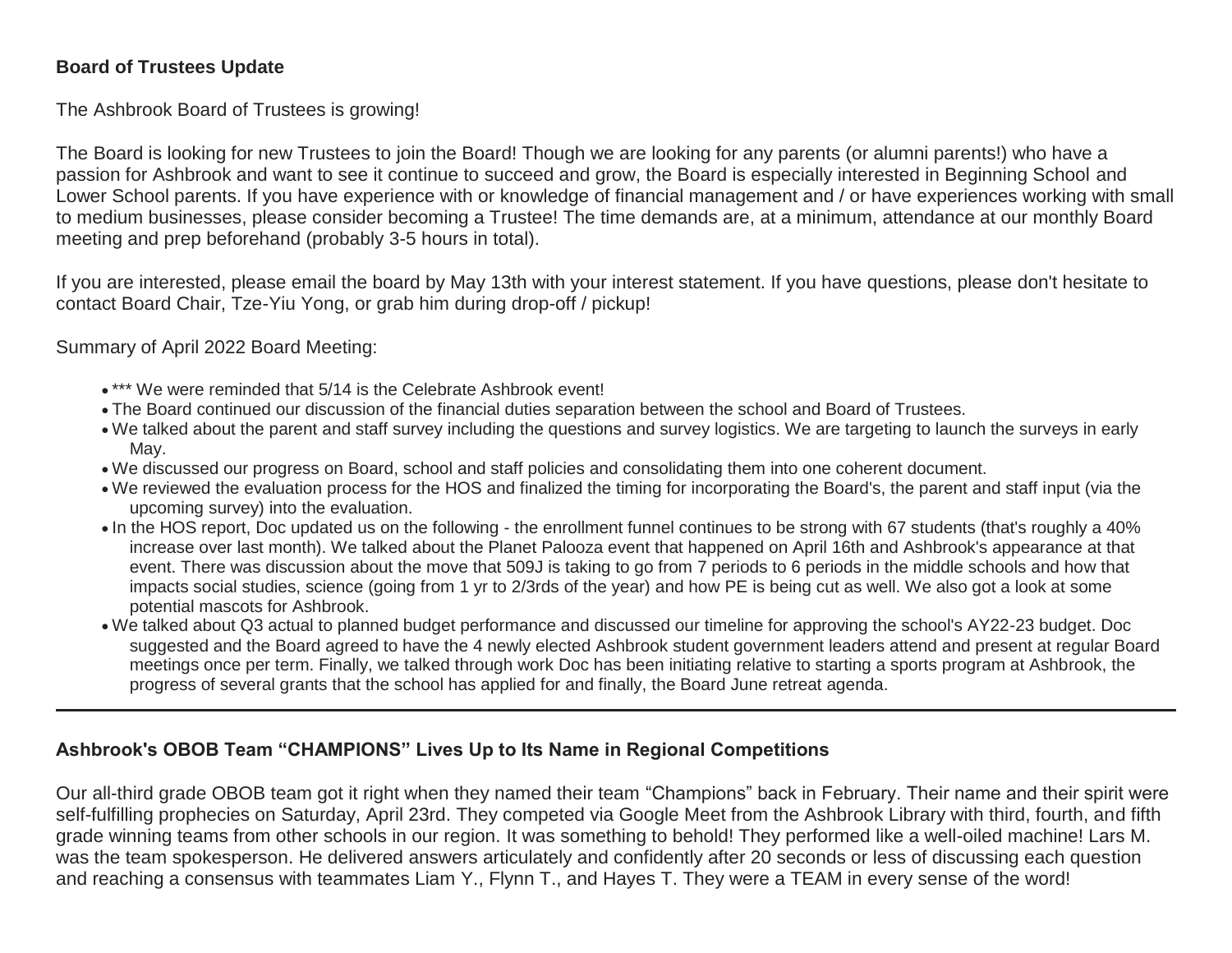Their hard work and practice resulted in these first-time OBOBers rising to the "Elite Eight," a status earned by accumulating sufficient points from prevailing in earlier "Pool Play" battles. Expert Coaches Beth Truax and Jessica Masten, as well as parent spectators, were watching in the silence that OBOB rules requires; but the message from their demeanor and facial expressions was loud and clear absolute pride and confidence in their students. When you see Lars, Flynn, Hayes, and Liam, as well as the team's alternate member Orange S., please congratulate them on their AWESOME job! WELL DONE, CHAMPIONS!

# **May 6 Middle School Fun Afternoon Driver's needed**

Grades 5-7 will be going to Beaver Valley Mini-Golf on Hwy 20 at 12:15 pm and will return for an on-time dismissal at Ashbrook. The middle school teachers need "a heap of parent driver volunteers" to chaperone and shuttle students to and from the event. A round of mini-golf can be included if you're game!

Interested parent drivers should get in touch with Miss Kelley. Permission slips went out this week and should be returned to Dr. Steckler by Wednesday, 4 May.

# **The School Plays Will Come to You This Year!**



The two school plays are being filmed this week and the finale edit of the productions will be available later in May. A suggested donation of \$10 **[HERE](http://link.mystudentsprogress.com/ls/click?upn=5XDbAd9r0ovG7GZusFBG8PaUF78UqItDelTGdwk7Y5ZABinDTD7lI4EfFizHPfWTptjBMPwkRRXlBCSKg5OF9g-3D-3D-dtl_1PndbFfBoQGSZbxwXHHEexw3B2F0fG-2BUmuXm6a-2BX-2BzsG3cBwhdu5E-2Bc-2BlWm0kqSObBZtJOqztXSt-2F4ufrAepJNsZ-2FGTjsEJY4d7c84fxCBiRJZYddYuJhu08ktls3m3GLhiKyMatcRhtoxXzBYiccDdkRIhOti2jyWwPcLkH3KvcUlaCJbh0UAX-2FJUZ8QKVCRJ4GTUh9n9L-2FikCwC7qLASXqSl8zr76Qx8Qz17z3zIrUyKsHfOnWvuVar9oj5obv1ryLqt2vHhq-2BINqGeX8otrvq-2B9uv-2BFlQnYpIlMwwcrPoRPl3Hi1gfYvUcp7tNpssxEViTpRHVJV8mCMOaNQI9iQ-2FuAyuVQgfiqQr1I-2Bsr1IZ743slCFv9DXMzF80rhA-2BrS5IPmG-2BMq4lgeiulGdYiwzzH4IiyAPVKZjb5QX23R9ouBLHXm-2BgxLFsdb6jfLhe)** will provide you access to the shows, so save the dates of May 20-22 for your family to watch together from the comfort of your own living room! And don't forget to tell out-of-town family and friends that they will be able to watch the plays this year as well!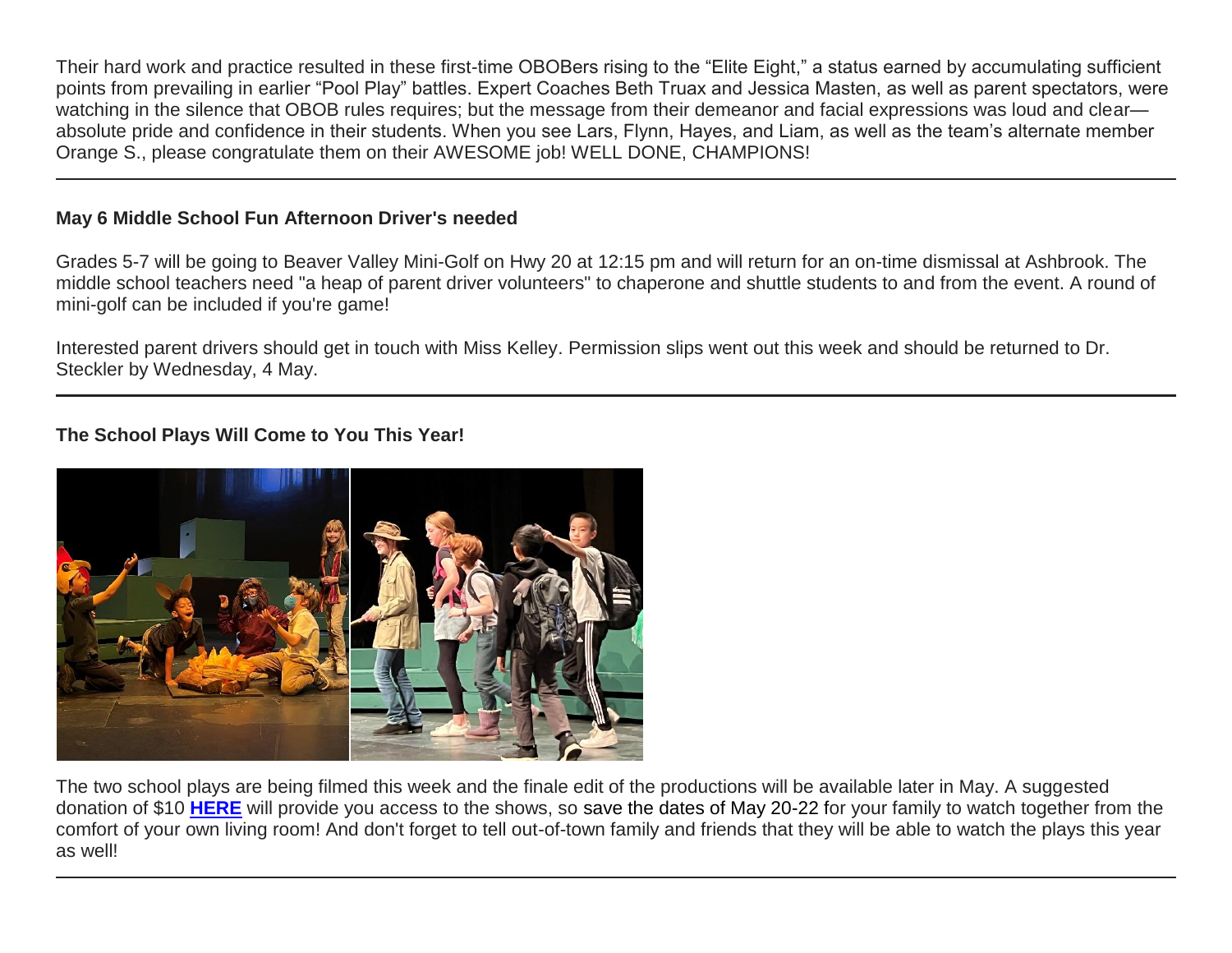# **The Talent Show is back!**

Does your student have a talent they want to share? We had such a tremendous response to the video-based Talent Show last year that we are doing it again this year! Perhaps your student is a magician, a singer, a celebrity chef in the making, a musician, a skateboarding guru, or a dancer--all talents are welcome!

Please shoot all videos in landscape mode and keep them to no more than 4 minutes in length. Submissions should be sent to our theater technician, Mr. Holaday no later than May 5. We will hold a viewing party in the theater after school on May 12 or you can watch it from home May 12-15.

**Thank you Lori Tully, Ashbrook trustee and owner of Spiritopia, for hosting parents and staff members at the Parent Connection Night! It was the perfect evening to enjoy samples and check out behind-the-scenes of a distillery.**









## **Chicken Coop Construction This Weekend**

Doc will be building the chicken coop in the Courtyard on Saturday, 4/30 (TOMORROW!), 10am-2pm. Please join him in this miniature barn raising effort, lunch and snacks to be provided. A GREAT opportunity to fulfill volunteer or service hours! Please RSVP ASAP via email to Doc, so he knows how much lunch to order, and let him know about dietary restrictions.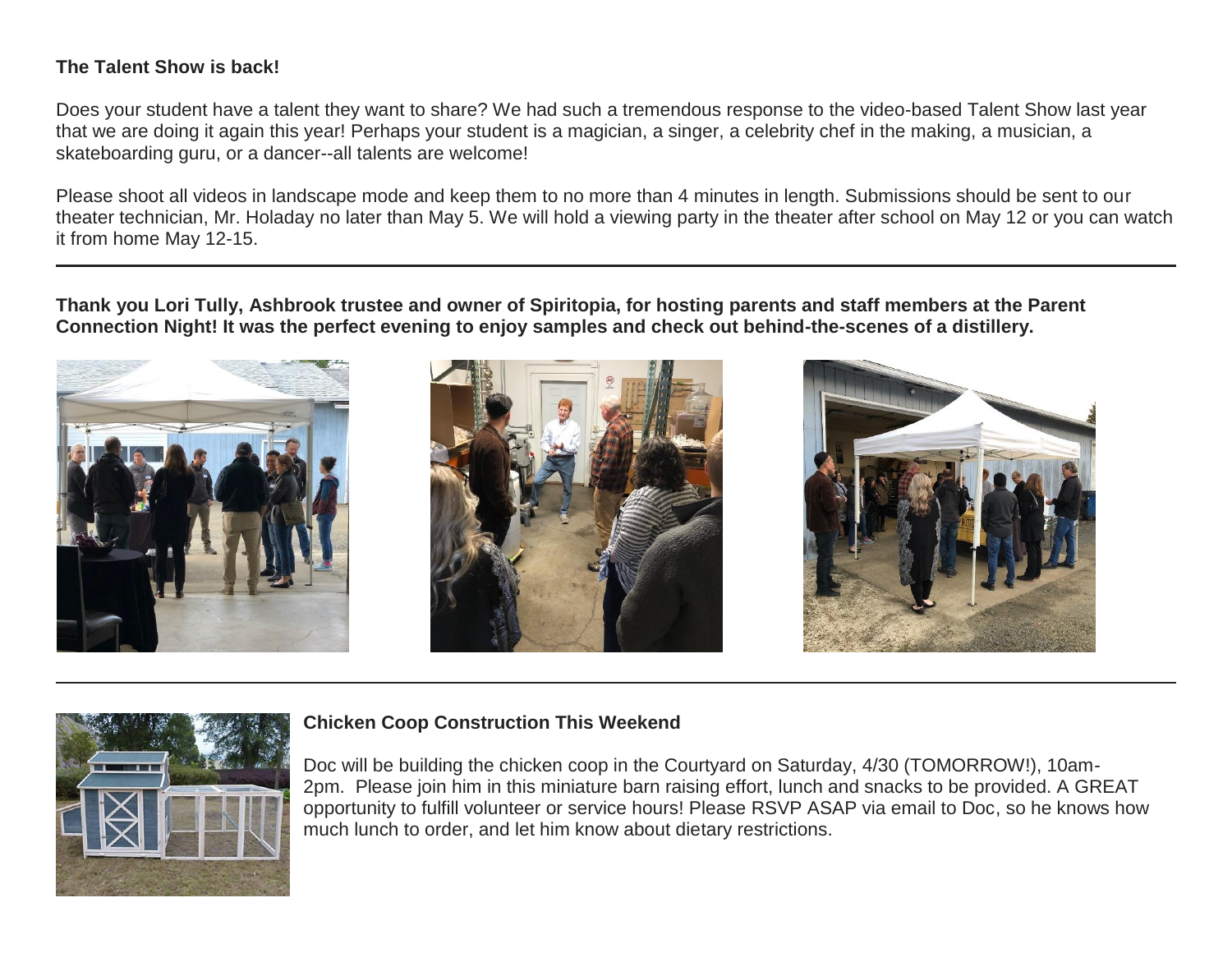## **Explore Summer! at Ashbrook**

Our Young Explorers program for students currently in Preschool through 2nd grade is almost full! **[Reserve a spot for your](http://link.mystudentsprogress.com/ls/click?upn=XkPBlp9GNU3xVxREosAX9ZloBmuSz7rYauHLv2bAezXJatPawtKENVoaHu28nHndc-04_1PndbFfBoQGSZbxwXHHEexw3B2F0fG-2BUmuXm6a-2BX-2BzsG3cBwhdu5E-2Bc-2BlWm0kqSObBZtJOqztXSt-2F4ufrAepJFReXwblR25bCpHabSCgmWwQ8mz7KyipAZN-2Fmd3nB-2BOuhwTFmHgW5l9ZkuCqiaUD9BIiY-2FUcfMAAFdKP35O3zHCvbw3gnq-2B6CB67dTYxOZ9QREzYMd0cJNjn4moGZAKf5hcXErAOXtf4cnjD05dzcmzpSiGuaBfxezwwPBbaWiQDHtuXVIZ6AShTGmaQJcj3b0gpoHWnCQVmQDw9Kt0gpIVe9X2FUWBF9krjeM3iZrQ6wNsqFJ1Egkd5WF8svTlds6JukFdwGRpbbrZjUk8nEKZ7dZcHFJeEWepwIrlsEhcdy0sHTnHuDrJO7JcYqDxEyZYI-2F7hqsBfIoojwHhQkWz85o691Ct3Uxtn8N-2FDjOX-2BI)  [student](http://link.mystudentsprogress.com/ls/click?upn=XkPBlp9GNU3xVxREosAX9ZloBmuSz7rYauHLv2bAezXJatPawtKENVoaHu28nHndc-04_1PndbFfBoQGSZbxwXHHEexw3B2F0fG-2BUmuXm6a-2BX-2BzsG3cBwhdu5E-2Bc-2BlWm0kqSObBZtJOqztXSt-2F4ufrAepJFReXwblR25bCpHabSCgmWwQ8mz7KyipAZN-2Fmd3nB-2BOuhwTFmHgW5l9ZkuCqiaUD9BIiY-2FUcfMAAFdKP35O3zHCvbw3gnq-2B6CB67dTYxOZ9QREzYMd0cJNjn4moGZAKf5hcXErAOXtf4cnjD05dzcmzpSiGuaBfxezwwPBbaWiQDHtuXVIZ6AShTGmaQJcj3b0gpoHWnCQVmQDw9Kt0gpIVe9X2FUWBF9krjeM3iZrQ6wNsqFJ1Egkd5WF8svTlds6JukFdwGRpbbrZjUk8nEKZ7dZcHFJeEWepwIrlsEhcdy0sHTnHuDrJO7JcYqDxEyZYI-2F7hqsBfIoojwHhQkWz85o691Ct3Uxtn8N-2FDjOX-2BI)** ASAP.

For older students, we have 23 classes offered from July 11 through August 12. The week-by-week schedule is **[HERE](http://link.mystudentsprogress.com/ls/click?upn=5XDbAd9r0ovG7GZusFBG8PaUF78UqItDelTGdwk7Y5Z6snw4T29-2Bxfvechik02zNNjHskFAbqBwE5Be3mTfInPLSoC-2BecC4phoAA3XU5fdU-3DkUkv_1PndbFfBoQGSZbxwXHHEexw3B2F0fG-2BUmuXm6a-2BX-2BzsG3cBwhdu5E-2Bc-2BlWm0kqSObBZtJOqztXSt-2F4ufrAepJG-2BMNRrYL0Yj2jbX31D3NdE5XAEJfJBEeJDjysAllXKYmo8B-2BsLdh2dYnfhmBUYIPTPviryh85tAkFokYHszCq6C-2FPOAGswx6NeP05cl-2BPCzJ5vD2pZ3tflJJnPcxbGjMDWXuiXobb6g8HCZvAyWTe5uHpvy7CPnge8exLoqQBIA43kpXgPmjGSbMaAzZZCiVbRGBKf-2FQhekXDvLbhJ0iGSI1yjCMtYeHM3-2FUsuh3OyAtZcP-2BXP-2BOYnW4U5QYILMKa9sg1-2ByP6abL5g8pjeYe3JGZLX5c7DQUzvIKYTLx32Oitc99-2FkdAlSn3KnI-2BFzficdjUcTEHQQT42eQVAh3-2BeUimz4xYIj3u01itwg3o8Mv)** and reservation form is **[HERE](http://link.mystudentsprogress.com/ls/click?upn=XkPBlp9GNU3xVxREosAX9dladwQASOh5udy7m-2FJLcqEsmMBjqEfnwC5eYHIt7vuGxZLF_1PndbFfBoQGSZbxwXHHEexw3B2F0fG-2BUmuXm6a-2BX-2BzsG3cBwhdu5E-2Bc-2BlWm0kqSObBZtJOqztXSt-2F4ufrAepJIwiQ3GKTKYCARpbsgx3mT5NIOsP0bC2TPHEI35BA1raxzvtbA2xmAcGuWngS97iC8-2FuhPLNbI0uN3vIsbctmjM7Ur2ugZCiYrq-2FjjfrrTu8auFd2akLPiv33E2pwlzzJXDmWOck5DUiY2shD9Dm543zwy6Lh99-2B49zjlk-2F9q0VUHg9NUtjDqhmyAynHicx1wQUeoDJH5s4-2FLsfvFP36uiDTRCwm35MqsHfLEpGVbtgpB2vgLISw1Jy4GyLV3gu8qqFx-2F0h9nTSzFaXDzF0KZ7RuPrYoVeSvtTa5c65SZ3nj90PNn4BWzvpDOeUZheuBwWBOYwr-2Fp6WMQdQ9pkI2nXYzq2F-2F9x9oJ87MWNLvwbtM)**.

# **Staffing Updates**

We would like to officially announce that **Ms. Jerri Jessop has accepted the position of 1st grade teacher** starting in the fall! Ms. Jessop brings to the first grade classroom years of experience as a speech pathologist, substitute teacher, and after school program teacher. She has several degrees, her most recent being a Masters of Arts in Elementary Education with a PK-12 teaching license. She is excited to get started and is already making plans for observing and learning from Ms. Anderson over the next several weeks in order to ensure a smooth transition for the 1st grade program.

To accommodate increased enrollment, we need to expand staffing to meet the need. Accordingly, we will hire teachers to fill the following two positions for next year:

**[Middle School Spanish](http://link.mystudentsprogress.com/ls/click?upn=flJ18ETPhCbNgmfSZO-2FamzYtOTBVcI9OPqDnIkqnt5Qmq6a4rOASMgt1ALGncL3oX-2FmNvWs0-2Bsbr0z64xFdGQQ-3D-3DsrT9_1PndbFfBoQGSZbxwXHHEexw3B2F0fG-2BUmuXm6a-2BX-2BzsG3cBwhdu5E-2Bc-2BlWm0kqSObBZtJOqztXSt-2F4ufrAepJPqdgb2RVj-2FoRqF0-2FdXF0m9jiM-2BMq0sL2XHkWR02IS5Pubq81TtT9P-2FBimRghkidLXMtgMHYmQvDvPyr88hTqPFLgMkuy3BKkjnfP-2BAJPwTAbcs63-2Bt16lqD6lXK40EwU31jIC3UWBkwxsSShnw-2FvIHsEk41lfs-2FFft20OI-2B2rfDLBTxVjilmxRWfZaW-2Fy3YD-2BvAYDdoUBddcuscW-2BmtKVbUY08nOc10s3nxlxUTwfqLQG5Qt421wkqDErjWr4dVALWFwSZm70HR-2Bq5sSCPnQiB68Nb94B6ERXTBjJ-2FqFA9SzS24lECmzXyrrXZaXDa0rxiTOiSew7D9BlxYKguFROnhpCCkcrvVt5rpKTE7AfF3)** -- In order to support the program model in foreign language learning at Ashbrook, we need to hire an additional Middle School Spanish teacher. Our current Spanish teacher, who also teaches French, will teach Spanish only to Lower School students.

**[Middle School STEM](http://link.mystudentsprogress.com/ls/click?upn=flJ18ETPhCbNgmfSZO-2FamzYtOTBVcI9OPqDnIkqnt5Qmq6a4rOASMgt1ALGncL3o5HqJSiwnzzvmdjVOuAdVdA-3D-3D-3Ep_1PndbFfBoQGSZbxwXHHEexw3B2F0fG-2BUmuXm6a-2BX-2BzsG3cBwhdu5E-2Bc-2BlWm0kqSObBZtJOqztXSt-2F4ufrAepJJ8BIp9L-2BghjwwxpwJsjcfJ1narIk-2FGmR9oeoN16GOeqCDNYeIrakOsEt7nEZy-2F48ag5WH1v8cGhQd7ktGHEekCqZKOPRxJkNaVHnHeX1jIDKMzUjhaNHGWj55Jj2X8f5xbh-2FChfB0qmTThVbF5bEzBv8dgf-2BQeJk2fWrZCW6UMBvKKKqjbwRuPWVKR1m2KNg-2F5XZNKsYhIhgbsKBvp-2F01k710Q1jw2OGu6PVyJ9QlspVY2JJAsVJAgHq3OiIAnff8GtQXECnZ4fCfQljGLn9yyIAMiCxjvbtr-2Bt9gXlpa13dFaOUC-2BX7sm2g2N1bSyyAYyjup-2FXboTU1M-2BNRSFiDMqTTBpjrllyiAbtPzBIwYM1)** --In order to cover the range of math and science courses for the various ability levels in the Middle School, Ashbrook is hiring a STEM teacher. The primary role of the person filling this spot will be to teach grade level math and science classes and STEM elective classes. These positions are now posted to the website with the goal of holding interviews towards the end of May.

Our current job postings:

- **[Pre-K Lead Teacher](http://link.mystudentsprogress.com/ls/click?upn=flJ18ETPhCbNgmfSZO-2FamzYtOTBVcI9OPqDnIkqnt5Qmq6a4rOASMgt1ALGncL3o-2BSfhJOlVpRRYdjXDDaDjUQ-3D-3D4cy4_1PndbFfBoQGSZbxwXHHEexw3B2F0fG-2BUmuXm6a-2BX-2BzsG3cBwhdu5E-2Bc-2BlWm0kqSObBZtJOqztXSt-2F4ufrAepJCPnoMwE8MGG74vxdBwrf-2FQj2d5Ad8mfq2lxR3LlIUQWQV04uOOPRz-2F7yGXfrop88EKPZr9hqdtTWEj7hm3anAoYOwoOpxaGRDbekqBIVSDkVx7E8R6Cn4vA0zszsxy0RyeHfJq1G5FlTG-2BG1X7XOuqwC1hffsoL9ND-2B-2B73LFM4GkqIiAEvM6tqocIg6Rayh-2FjT6x-2FmVtequ1ZsiGQPdxnjAkBtZhMpPI91EM2VZe-2Bm6K1a5dWTjLqbnf2rRi-2Fo3WTJKG4-2BbUetRZWR1qvA0QLzWUdUNyOd2zJu7YOsr4FdQdFX-2BLBSfjZU03-2BEsGH8rAr2QuOL8Y-2Fid8UsnGRatbdC871iVddISoLaIQlJBJ4RC)** -- [interviews scheduled](http://link.mystudentsprogress.com/ls/click?upn=flJ18ETPhCbNgmfSZO-2FamzYtOTBVcI9OPqDnIkqnt5Qmq6a4rOASMgt1ALGncL3o-2BSfhJOlVpRRYdjXDDaDjUQ-3D-3D4cy4_1PndbFfBoQGSZbxwXHHEexw3B2F0fG-2BUmuXm6a-2BX-2BzsG3cBwhdu5E-2Bc-2BlWm0kqSObBZtJOqztXSt-2F4ufrAepJCPnoMwE8MGG74vxdBwrf-2FQj2d5Ad8mfq2lxR3LlIUQWQV04uOOPRz-2F7yGXfrop88EKPZr9hqdtTWEj7hm3anAoYOwoOpxaGRDbekqBIVSDkVx7E8R6Cn4vA0zszsxy0RyeHfJq1G5FlTG-2BG1X7XOuqwC1hffsoL9ND-2B-2B73LFM4GkqIiAEvM6tqocIg6Rayh-2FjT6x-2FmVtequ1ZsiGQPdxnjAkBtZhMpPI91EM2VZe-2Bm6K1a5dWTjLqbnf2rRi-2Fo3WTJKG4-2BbUetRZWR1qvA0QLzWUdUNyOd2zJu7YOsr4FdQdFX-2BLBSfjZU03-2BEsGH8rAr2QuOL8Y-2Fid8UsnGRatbdC871iVddISoLaIQlJBJ4RC)
- **[PT Theater](http://link.mystudentsprogress.com/ls/click?upn=flJ18ETPhCbNgmfSZO-2FamzYtOTBVcI9OPqDnIkqnt5Qmq6a4rOASMgt1ALGncL3oz7LQmF5oMWSMYrnzALmVXg-3D-3DPek9_1PndbFfBoQGSZbxwXHHEexw3B2F0fG-2BUmuXm6a-2BX-2BzsG3cBwhdu5E-2Bc-2BlWm0kqSObBZtJOqztXSt-2F4ufrAepJDcR0lLfNHxjcPs2o86AsSjW1f-2BDhyxo03UOPi063AxSn68cdSy4sQDuF4ERL6-2B0t4yKomgUNzmthzHuDwGeEmjXCm-2BT8vWOzSF7NRlR73-2FEA-2F3m2xUuFZg-2FjOaQ1cwK6BAfWFw28JDC0s8EHVYUfhPbYVHGJuH5XHdadi6atk-2FC8sReuMqHF051uDSJHpWOTgPhgfATMK9-2BM9zp7WZInYktJ-2FQfUtOTZHQZcEHbFncGf-2FNAtdlKdhjLsLr4m9BRwDRGXcNOQuSlSyWwSzy6B-2BGT2W7DvW2wD9084UfQvtGvxA8O6Y709Gy8MmWaAKrVkavilVUElw1KmzI9sQaUaOVZv5IsHRMOkNi7PO67iSwZ) Arts Specialist**
- **[PT Summer](http://link.mystudentsprogress.com/ls/click?upn=flJ18ETPhCbNgmfSZO-2FamzYtOTBVcI9OPqDnIkqnt5Qmq6a4rOASMgt1ALGncL3oadflgrTWmU2BE-2FAco-2BFRdQ-3D-3Dn2tz_1PndbFfBoQGSZbxwXHHEexw3B2F0fG-2BUmuXm6a-2BX-2BzsG3cBwhdu5E-2Bc-2BlWm0kqSObBZtJOqztXSt-2F4ufrAepJKbHTBS-2F3FDdxpKzYGJpJnUQLvY286wKnSm-2BByY6e2rZzPtMsxHM7mqllHcJNtJaOgrw0kbqrGJSAiirH7kjTiaeDODxjeFDk-2FslAV-2Fi7kGUtfSKv7q5buciu7fJfulO4FmqVvPkLE21ccl-2Fzo9419Y3im2Dxv4G0ycodZHmv4CrWiXW-2FkGCEcAhqFd3xWVnt0Lcx-2F0L8VowuPdGmU5jWrj-2B9ZlY-2FdkJmODn-2F77PHy0T49-2FUlCZx1K9-2F9uiFwHx9KM1cOehr93YSoVYanXvIZLJoVh7wg3feOQ5cNwHNobV4wdKj9gBlyWiCAYQ-2BKG-2FlQ-2F5XAat7xrQJ8I-2F1gHXPLyulBWD0ce1Av2pGEl201ce5) Program Assistant Teacher** -- offers pending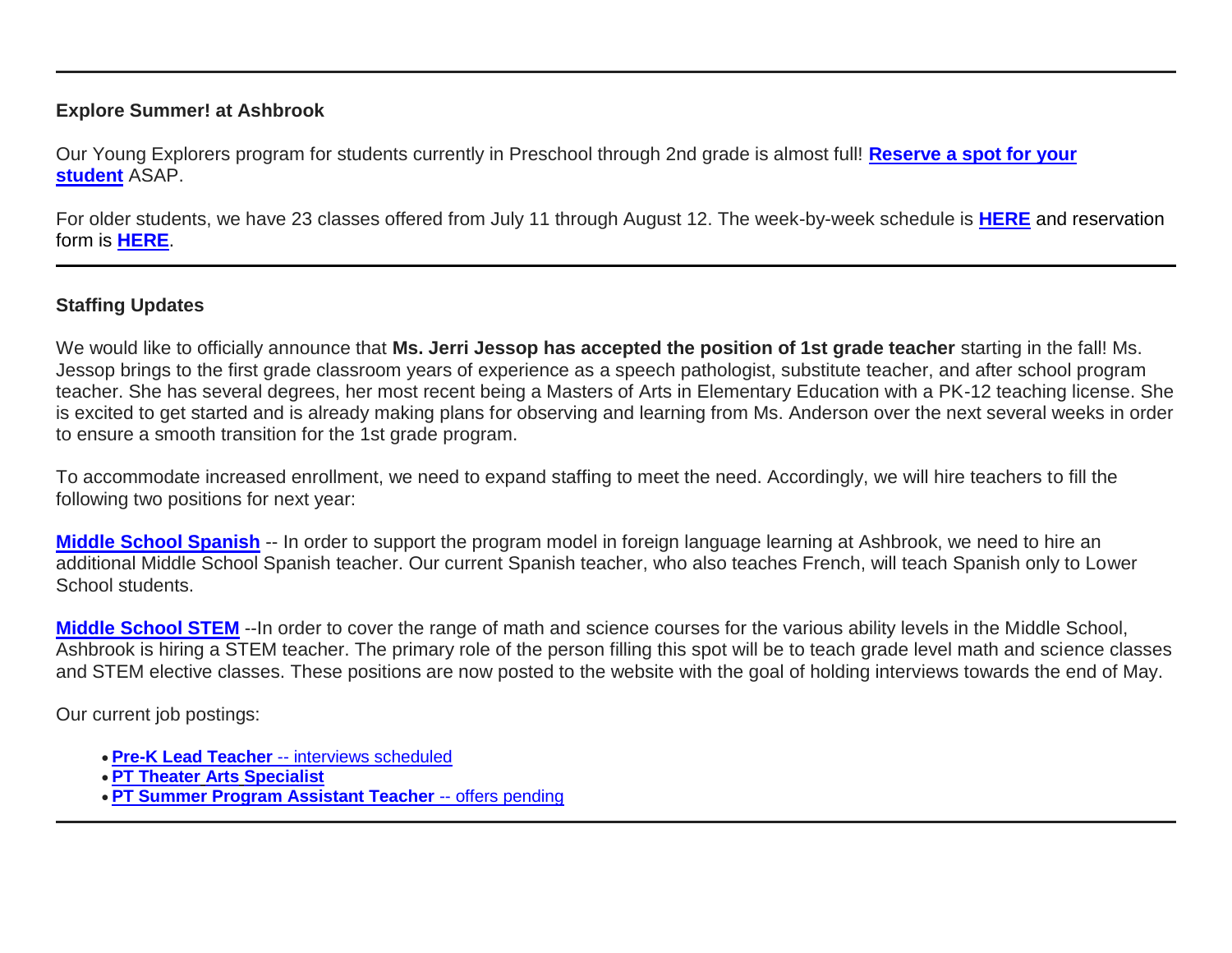## *Still relevant*

**Explorer's Fund** -- The Explorers Fund drive is still going strong! The Board of Trustees and an anonymous donor pledged \$50,000 in matching funds, and we are close to meeting our full challenge goal! Click **[HERE](http://link.mystudentsprogress.com/ls/click?upn=5XDbAd9r0ovG7GZusFBG8PaUF78UqItDelTGdwk7Y5YuTzHCPAjU3puEFCesf3czmLI6pjYvXrYopLnNSPnw-2Fg-3D-3DSy2v_1PndbFfBoQGSZbxwXHHEexw3B2F0fG-2BUmuXm6a-2BX-2BzsG3cBwhdu5E-2Bc-2BlWm0kqSObBZtJOqztXSt-2F4ufrAepJKniAUuO7yHDJGV17gJiTkZdmtusWhK2v-2BFSHOEAyyBUmezQ-2FMbSj7K4TjgL27QHMUMoswKNCDgCXfmVNCkbu3QSeWaB3dZ7XUyPmEYQZqu-2BS1pYu2MY6f7IEmLabDDdxBodS8y7i7rWZCSpaB5LZJJogvOJHelfTH4VeW1QpYa2AAXgGP7kiLx9axsC9nuBG4Cq35nKIZkCJD-2F0bk4O4iHMzcdf0PvSpOaSdV2WSYeHTvypi4dvmnv0-2FIt42dQ0JVB2uuC9L-2Fv9EOKQ4DThMGSybnd33s5ngY-2Fdqw2ZevBaIJDoTSs1EGxDrp-2BG4DoQH0C1nxYOeNWTXVypsE4QyLNbRQrEMXOcWpF3kt3rDkRk)** to be taken directly to the Explorers Fund page where you can donate via a credit card or EFT/ACH. (Tax ID #93-1131186)

**Family Referral Stipend** -- If we end up enrolling a new Explorer family you refer to our school, you will earn a \$100 referral stipend.

## *Beyond Ashbrook*

Ashbrook Mom Angela Ajootian invites other Ashbrook families to join her in Lincoln City for a **beach clean-up** this Saturday, 30 April, from 12 noon until 4 pm. The group will start at Moe's on the beach and work their way towards the Inn at Spanish Head. If you have any questions, please contact Angela via email.

**Expanding Your Horizons Network powered by Techbridge Girls** is offering a a middle school STEM conference on May 14. This FREE conference was designed to encourage girls in 6th through 8th grades to have fun experiences in science, technology, engineering, and math while learning about exciting careers. Click **[HERE](http://link.mystudentsprogress.com/ls/click?upn=flJ18ETPhCbNgmfSZO-2Fam3NAWv7mgd1YvT20jhhG4hehAK4OYPiBZdlFsvoaB3fFAeYRP8kt9DRvtRGc95wigXJcalH4CFN0ky-2FW2ySZeWAbdBOZSuyJxnEfiRHC0apWv9RI_1PndbFfBoQGSZbxwXHHEexw3B2F0fG-2BUmuXm6a-2BX-2BzsG3cBwhdu5E-2Bc-2BlWm0kqSObBZtJOqztXSt-2F4ufrAepJB6rG-2BIuEAUyf9V4Ln6NYb37SexZPJRmqnd1nSDOb8JfS7mr5Zi76XgTsPWjWC-2FsmhdgGMzU-2BDuH6-2BKycyyYTkTVBP1FI0m2AIcg-2FGywfGt6RHvQO9yeXEEbuLtKmoQQUqgPAAtYqkhyXlZxfRXm98ZhDjgSO65ml7yXametY86KmiIaV2QrLJlCnepRKoYupHbUeCtEGh6Jiw-2FEb-2BWJKC7aBfS9d36F-2BZdhe-2FRdHOgfsmrB-2BdckdsJuL3138VpsOsIDjzYG6qXrbbv3R3dsAjrQqnpnOgdGmA3wcsj3lY2fOVAbwZsCMpo7IqwqSwRu1bBgKni-2BW-2F6f1COtd3YwnIAVPRnKF-2FJtSTi5gtARBh6d)** to register.

**Corvallis Rotary After 5** presents: **[The Benton County Written Spelling Bee](http://link.mystudentsprogress.com/ls/click?upn=5XDbAd9r0ovG7GZusFBG8KANV1xKV0ckgMCHK283YOL1D7W8auhI57MonaXFTRw1yJUEFqUYEHFvL5551T3LZfNHS8y9HBrKN0zFEUq2fYU-3DhanL_1PndbFfBoQGSZbxwXHHEexw3B2F0fG-2BUmuXm6a-2BX-2BzsG3cBwhdu5E-2Bc-2BlWm0kqSObBZtJOqztXSt-2F4ufrAepJLi0lKIV-2F-2Ftpr13DbR-2FpVWwxqulss0Dv6eKXe0J73d89MaxE7LZqKSsEOmSs9k-2B6-2FxsjYjdCshUNVqqa8DhTWtZrOqPrdtHV7YI-2FrzGphklJbM1Xv-2FjOr1jAfmvqYR8F27QUQUqH3ZaPcEaES-2F9h650LRdv4AS7rZ4f-2B05gU-2BnoQw-2FrS8al0ztkuwfOt-2FqusKv8f3U3A4b0gqelrtfLc6rWB4A8bS-2B6LQv1xUuoUhsCADg1eM4cOVakNyeXjpDIJcP-2BDDiGlxfCslDrRNNl-2FyA2-2BP0iOLuZnAEtnJgw5x5Q-2BfG15LI34Na-2B83ciSgEDlmWpqf-2BHH2EI9rxgD6qquFFu8QwYhjKdkiM5RrzGnoOSg)** at the Boys & Girls Club on Saturday, May 21. Register now!

### *COVID News*

Masking is now optional, but we will continue social distancing, drop off and pick up protocols, cohorting, all lunch procedures, WVT Monday/Tuesday morning test pick up/drop off, and offers to quick test by Doc.

Mrs. Sechler is the contact for all of your COVID questions. Please reach out to her if you have any inquiries about school policy or if you are wondering about specific scenarios related to your family's quarantine or testing status, but **[please check here first](http://link.mystudentsprogress.com/ls/click?upn=n7jYKe39nC4PrVAw2BzaOolgU5XUleaJ61qfvNJxTW3uoi8RFzNYUfSc1qXdqajA34djZWrxIBJBxzp2whbybvqIYp3dDOkCDgKesziBdCnKtidG2crRPyCi11xmluZ9lzap-2BkWkoneE3-2Bm8GZuyGHM9qXQ4F7DaS9ifKLsHfIH4-2F1jM0HaaPGkD7OJWOXaSCrrgMSBu-2Bhbvj5sICzYQmA-3D-3DKMC-_1PndbFfBoQGSZbxwXHHEexw3B2F0fG-2BUmuXm6a-2BX-2BzsG3cBwhdu5E-2Bc-2BlWm0kqSObBZtJOqztXSt-2F4ufrAepJImV5-2BxXo-2B-2FRRnbgGy8yhMaAGA9v9n8Uest4SO9qVzHKQFsjZliBxY26jahuwooSCMob43clhU-2BnJVXgSeOikvhePdK5x8Nat0ehxP92IQph5xRMAzfDNgsS0udvTAhCMuFcmpAZOh4AhxBURzvPEM6mdj-2BhtmesetynBl6DJpUrIEXLceFu9jtyX7VQYjs6VEGHYFmPnjeVun9Fbl5aXloUUntrLXCnUNl7Ojl3trs-2FM6kG89rcpaosN9WS5xZdY-2BrGRe34vuFlZR942JXcV0-2BzsPdpiwAhL9jtKTRcYIF2gxLFdkV8TxKuap-2Fidzu9-2Fl-2BP0kPZzIW8RvetveBrE6NHaZnmgJw6v88gjzrj3fzJ)**, where you may find your question answered.